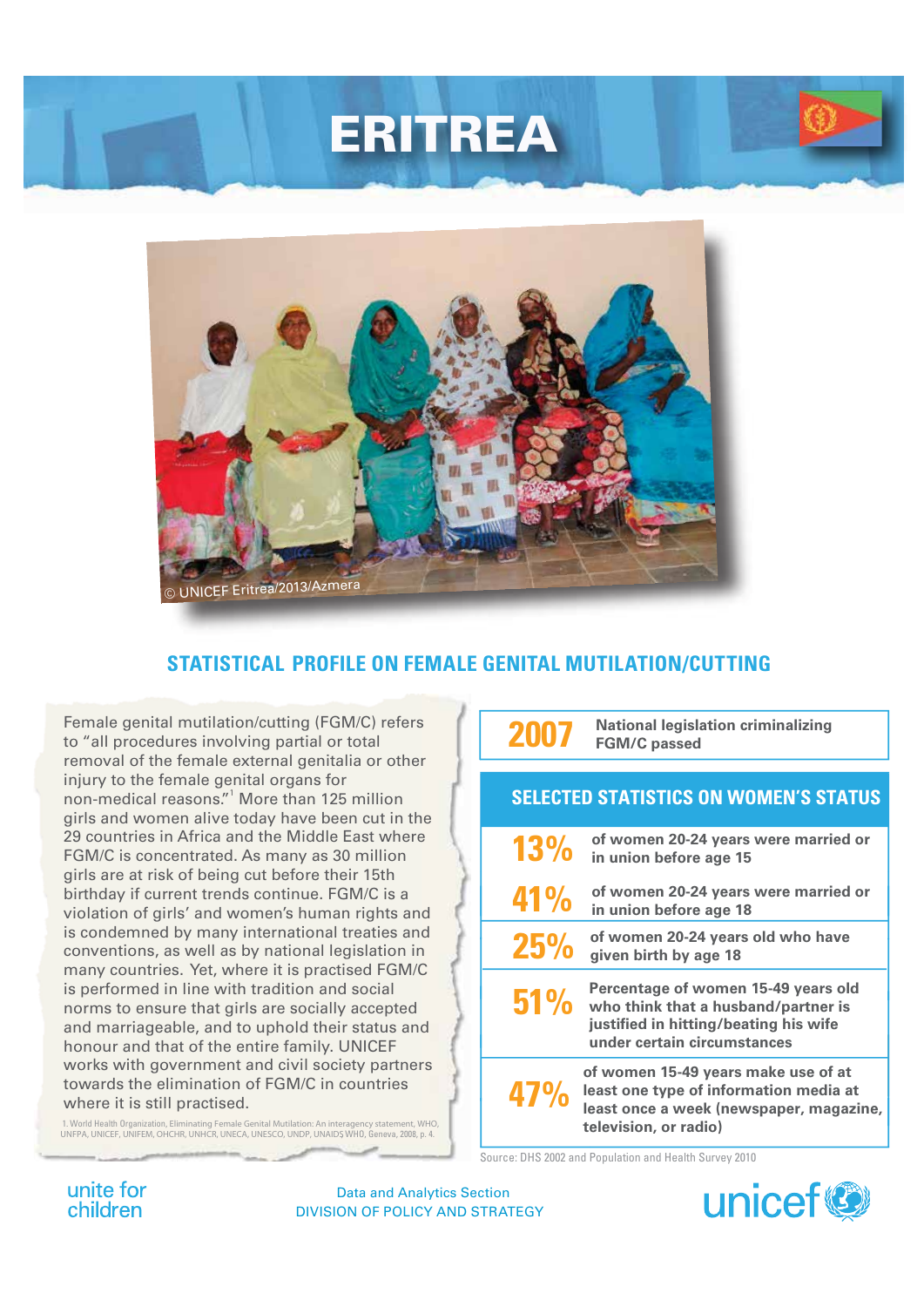## **HOW WIDESPREAD IS THE PRACTICE? HOW WIDESPREAD IS THE PRACTICE?**

#### **FGM/C is highly prevalent among all girls and women of reproductive age living in Eritrea**



Source for all charts on this page: Population and Health Survey 2010, unless otherwise noted

Source: DHS 2002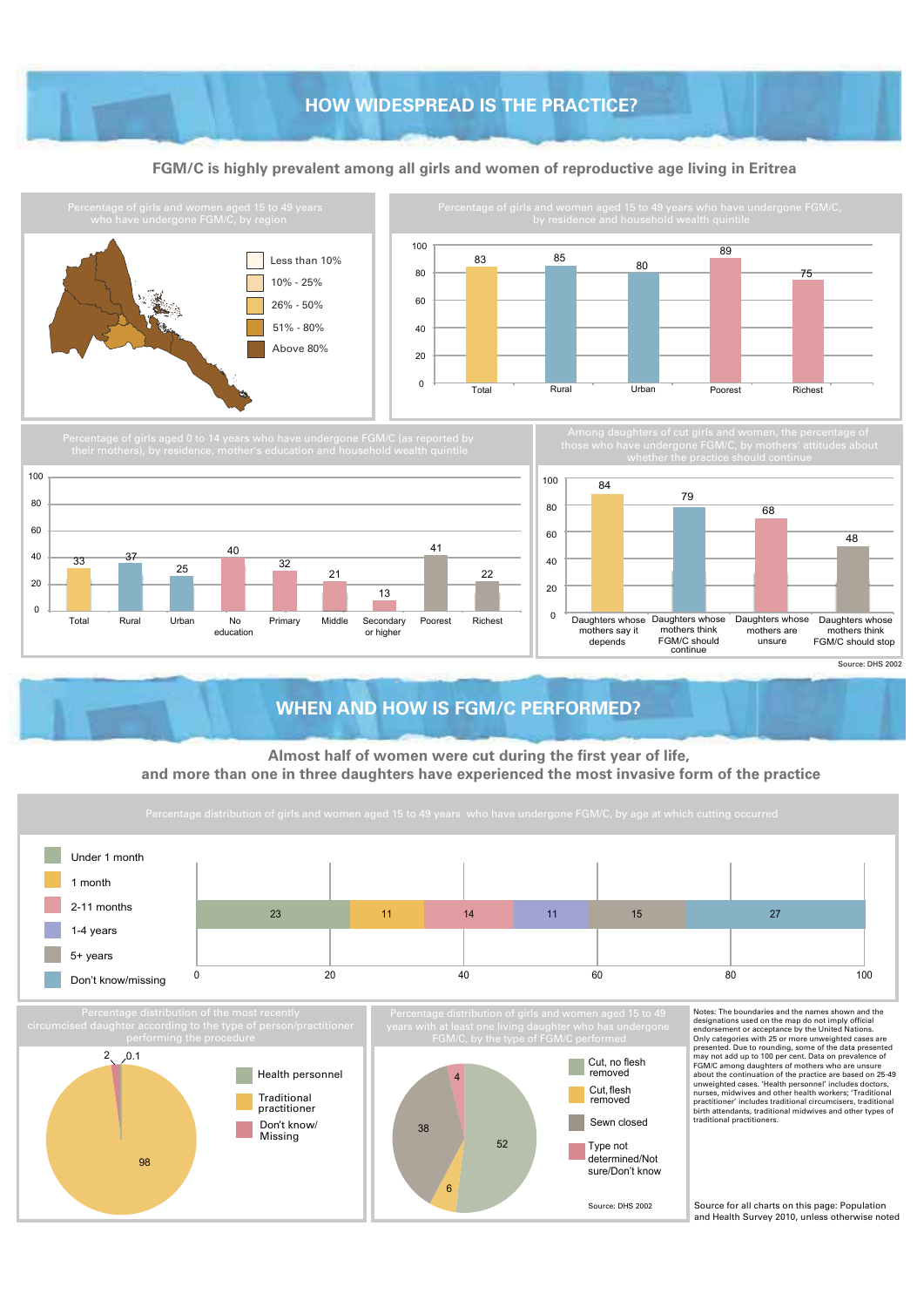### **WHAT ARE THE PREVAILING ATTITUDES TOWARDS FGM/C?**

#### **A majority of people in Eritrea think that FGM/C should stop**



 $\mathbf{0}$ 

| mong girls and women aged 15 to 49 years who have heard about<br>FGM/C, the percentage who cite specific benefits or advantages<br>for a girl to undergo the procedure |    |  |  |
|------------------------------------------------------------------------------------------------------------------------------------------------------------------------|----|--|--|
| No benefits                                                                                                                                                            | 77 |  |  |
| Cleanliness/Hygiene                                                                                                                                                    | 6  |  |  |
| Social acceptance                                                                                                                                                      | 10 |  |  |
| Better marriage prospects                                                                                                                                              | 3  |  |  |
| Preservation of virginity                                                                                                                                              | 6  |  |  |
| Required by religion                                                                                                                                                   | 1  |  |  |
| Other                                                                                                                                                                  | 5  |  |  |

Percentage of girls and women aged 15 to 49 years who have heard about FGM/C and think the practice should continue, 12 21 5 21 <sup>6</sup> <sup>10</sup> <sup>3</sup> <sup>7</sup> <sup>9</sup> **Total** Poorest Richest No education Primary Middle Secondary or higher Rural Urban 45-49 years 15-19 years  $\overline{0}$ 20 40 60 80 100 16 17

## **IS THE PRACTICE OF FGM/C CHANGING?**

#### **In Eritrea, there has been some decline in the prevalence of FGM/C over time**



DHS 1995 DHS 2002 DHS 2002 Population and Health Survey 2010

Source for all of the above charts: Population and Health Survey 2010, unless otherwise noted